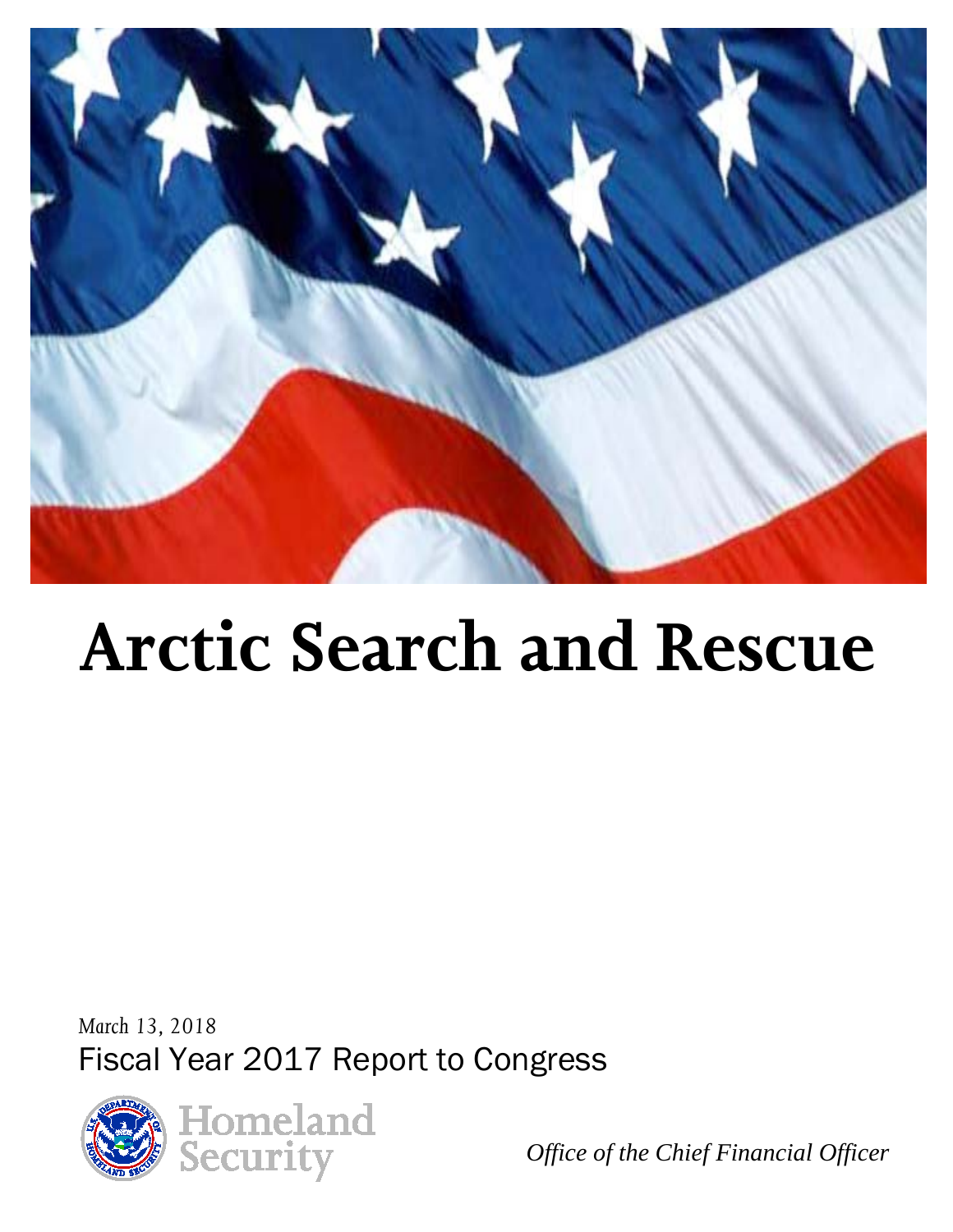## **Foreword**

#### March 13, 2018

I am pleased to present the following report, "Arctic Search and Rescue," as prepared by the U.S. Coast Guard.

The Joint Explanatory Statement and Senate Report 114-264 accompanying the Fiscal Year 2017 Department of Homeland Security Appropriations Act (P.L. 115-31) require the submission of the Coast Guard's plans to ensure long-term search and rescue coverage for the Arctic.

Pursuant to congressional requirements, this report is being provided to the following Members of Congress:



The Honorable John R. Carter Chairman, House Appropriations Subcommittee on Homeland Security

The Honorable Lucille Roybal-Allard Ranking Member, House Appropriations Subcommittee on Homeland Security

The Honorable John Boozman Chairman, Senate Appropriations Subcommittee on Homeland Security

The Honorable Jon Tester Ranking Member, Senate Appropriations Subcommittee on Homeland Security

Please direct inquiries related to this report to me at (202) 447-5751.

Sincerely,

Stacy Marcott Acting Chief Financial Officer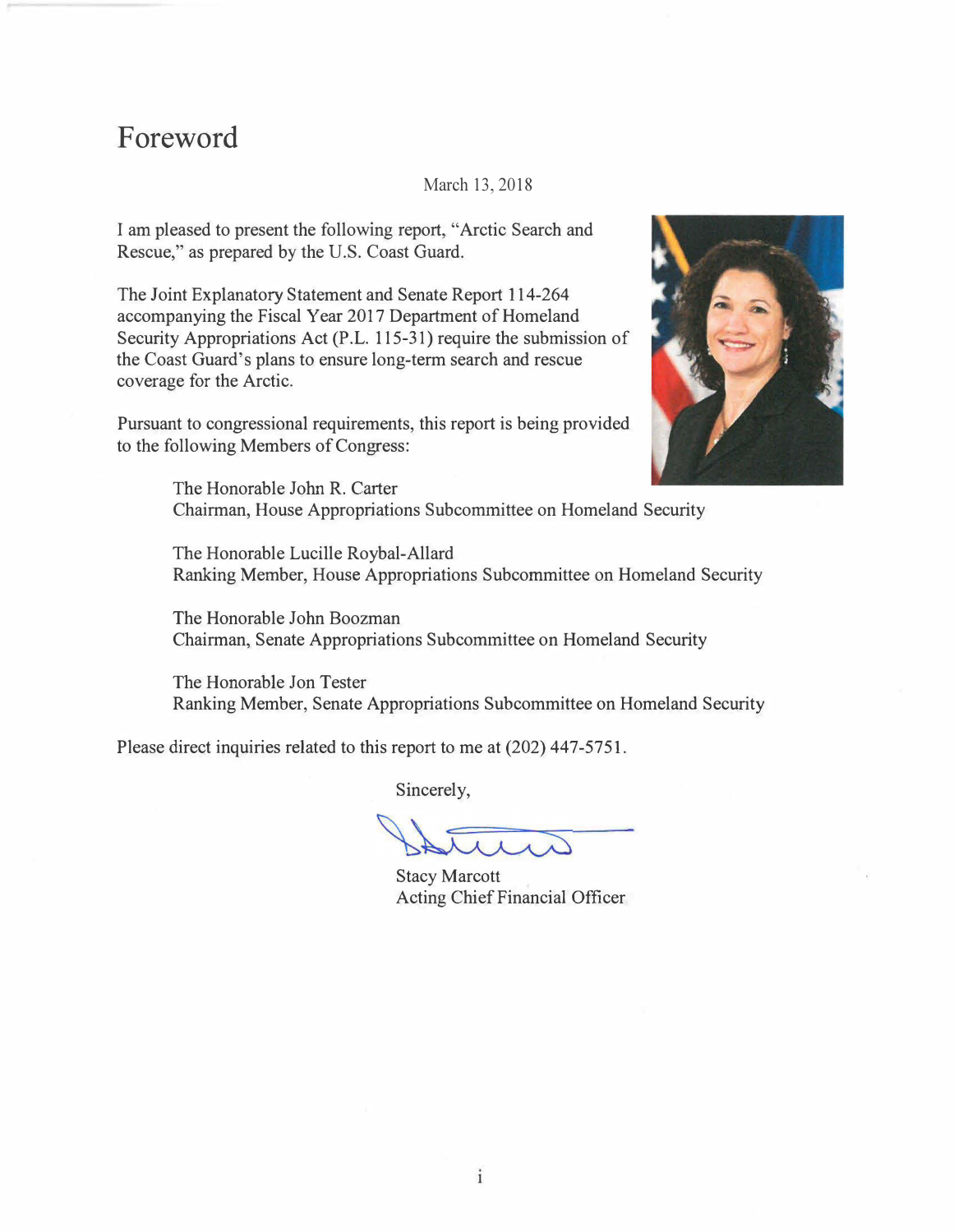

# Arctic Search and Rescue

# **Table of Contents**

| Ι.   |   |
|------|---|
| II.  |   |
|      |   |
|      |   |
|      | 5 |
|      | 6 |
|      |   |
|      |   |
|      |   |
| III. |   |
|      |   |
|      |   |
|      |   |
|      |   |
|      |   |
|      |   |
|      |   |
|      |   |
|      |   |
|      |   |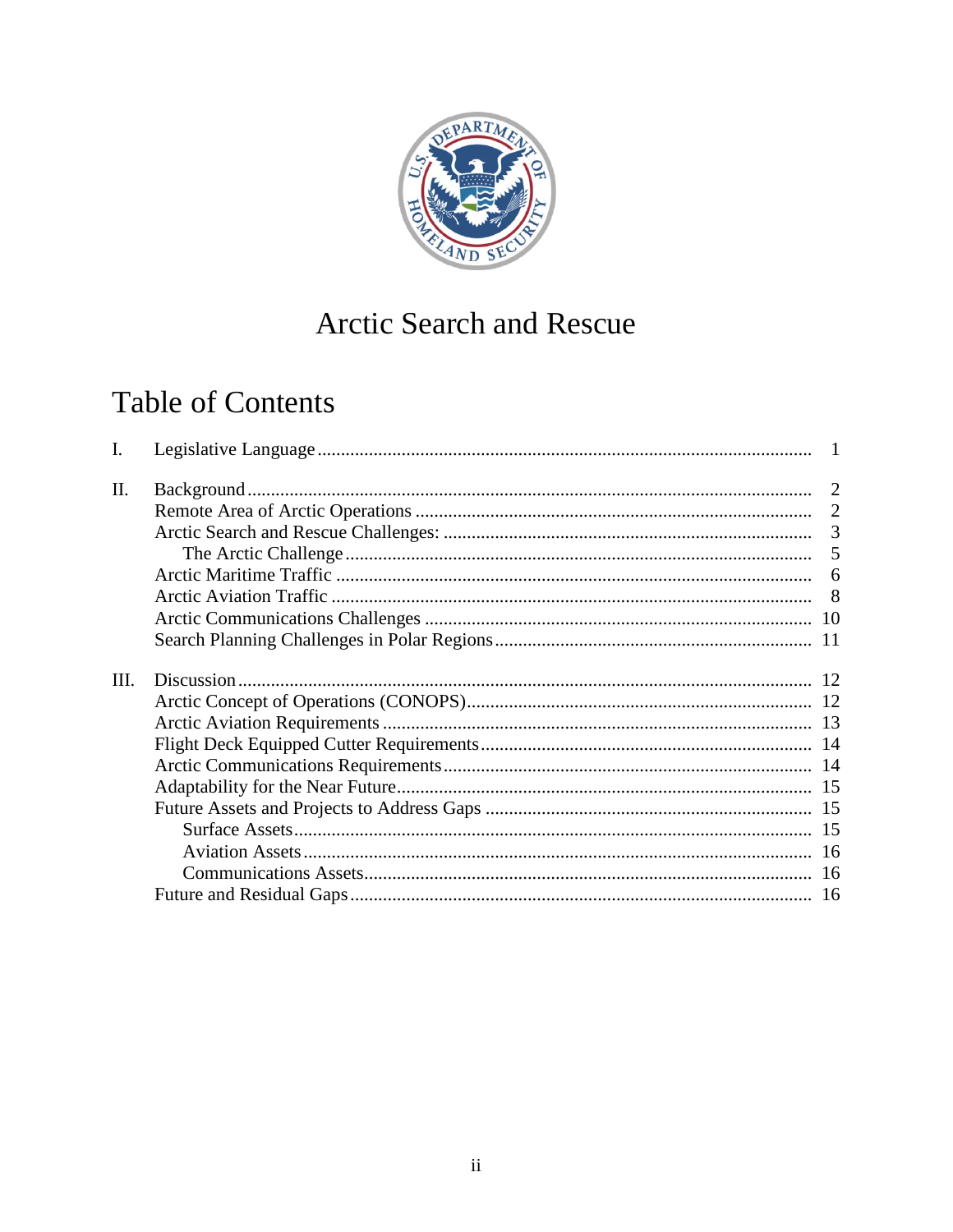# <span id="page-3-0"></span>I. Legislative Language

This report responds to language in the Joint Explanatory Statement and Senate Report 114-264 accompanying the Fiscal Year 2017 Department of Homeland Security (DHS) Appropriations Act (P.L. 115-31).

The Joint Explanatory Statement states:

Not later than 180 days after the date of enactment of this Act, the Secretary shall submit to the Committees a report on the Coast Guard's plans to ensure long-term search and rescue coverage for the Arctic. This report shall also address the Coast Guard's capability for conducting response missions throughout the Western Alaska Captain of the Port Zone, including the Bering Sea and Arctic Ocean. The report shall provide details on pollution response equipment; spill response organizations; spill prevention and mitigation methods; and response partnerships with federal, state, and local entities.

Senate Report 114-264 states:

#### **BERING SEA AND ARCTIC OCEAN RESPONSE**

Not later than 180 days after the date of enactment of this act, the Secretary shall submit to the Committee a report on the plans of the Coast Guard to ensure longterm search and rescue coverage for the Arctic.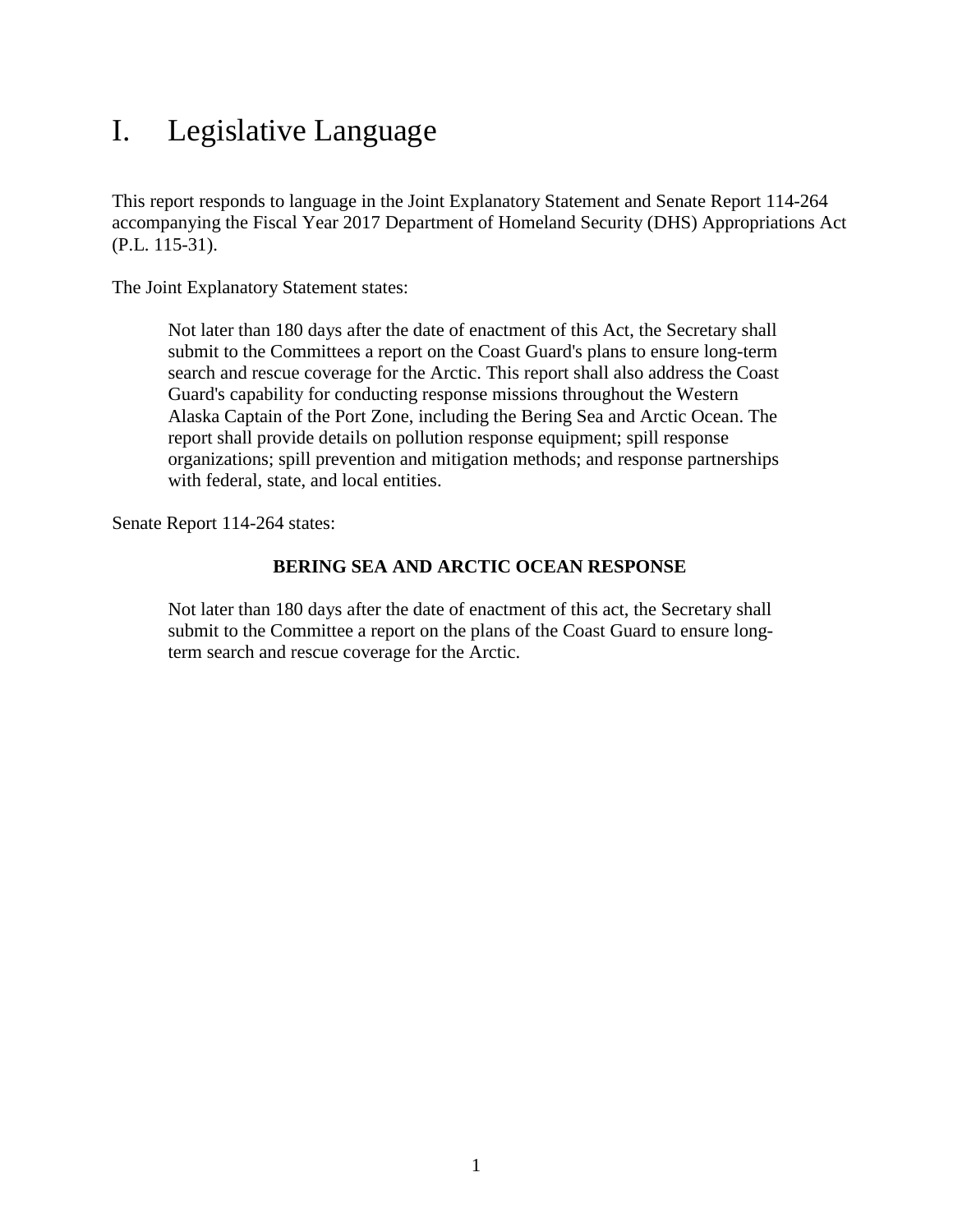# <span id="page-4-0"></span>II. Background

The U.S. Coast Guard's plans for search and rescue (SAR) coverage in the Arctic are in keeping with the three strategic objectives in the Coast Guard's Arctic Strategy—improving awareness, broadening partnerships, and modernizing governance. To improve awareness and response preparedness, the Coast Guard will continue to maintain continuous major cutter coverage in the Bering Sea as well as employ a mobile, seasonal, scalable approach for deployment of additional air and surface assets in proportion to the level of maritime activity and national security needs, to include risks associated with SAR operations. The Coast Guard also will continue pursuing the recapitalization of polar icebreakers to ensure presence and mission execution in the Arctic.

To broaden partnerships, the Coast Guard will continue engagement with entities such as the Arctic Coast Guard Forum (ACGF) as well as with other federal, state, tribal, and local agencies. These engagements include exercises and training that enhance SAR capabilities, capacities, and experience in the Arctic. To reduce the risk to vessels and people operating in the Arctic, the Coast Guard also will continue to modernize Arctic governance through such venues as the International Maritime Organization (IMO) and continued development of the IMO Polar Code for ships and fishing vessels operating in the Polar Regions. This instrument includes provisions regarding communications, SAR response, and survival craft needs for international shipping in the Polar Regions.

The Coast Guard is committed to long-term SAR coverage in the Arctic. The Coast Guard will continue to identify and test new assets including command, control, and communications systems to measure their effectiveness for deployment in the Arctic. Lessons learned captured from seasonal deployments and international exercises will improve strategies and SAR response effectiveness in the Arctic.

### <span id="page-4-1"></span>Remote Area of Arctic Operations

The Arctic encompasses all U.S. and foreign territory north of the Arctic Circle and all U.S. territory north and west of the boundary formed by the Porcupine, Yukon, and Kuskokwim Rivers, all contiguous seas, including the Arctic Ocean and the Beaufort, Bering, and Chukchi Seas, and the Aleutian chain.<sup>[1](#page-4-2)</sup> However, this report primarily focuses on the area assigned to the United States in the 2011 Agreement on Cooperation on Aeronautical and Maritime SAR in the Arctic (see Figure 1).

 $\overline{a}$ 

<span id="page-4-2"></span><sup>&</sup>lt;sup>1</sup> Arctic Research and Policy Act of 1984 (P.L. 98-373), as amended.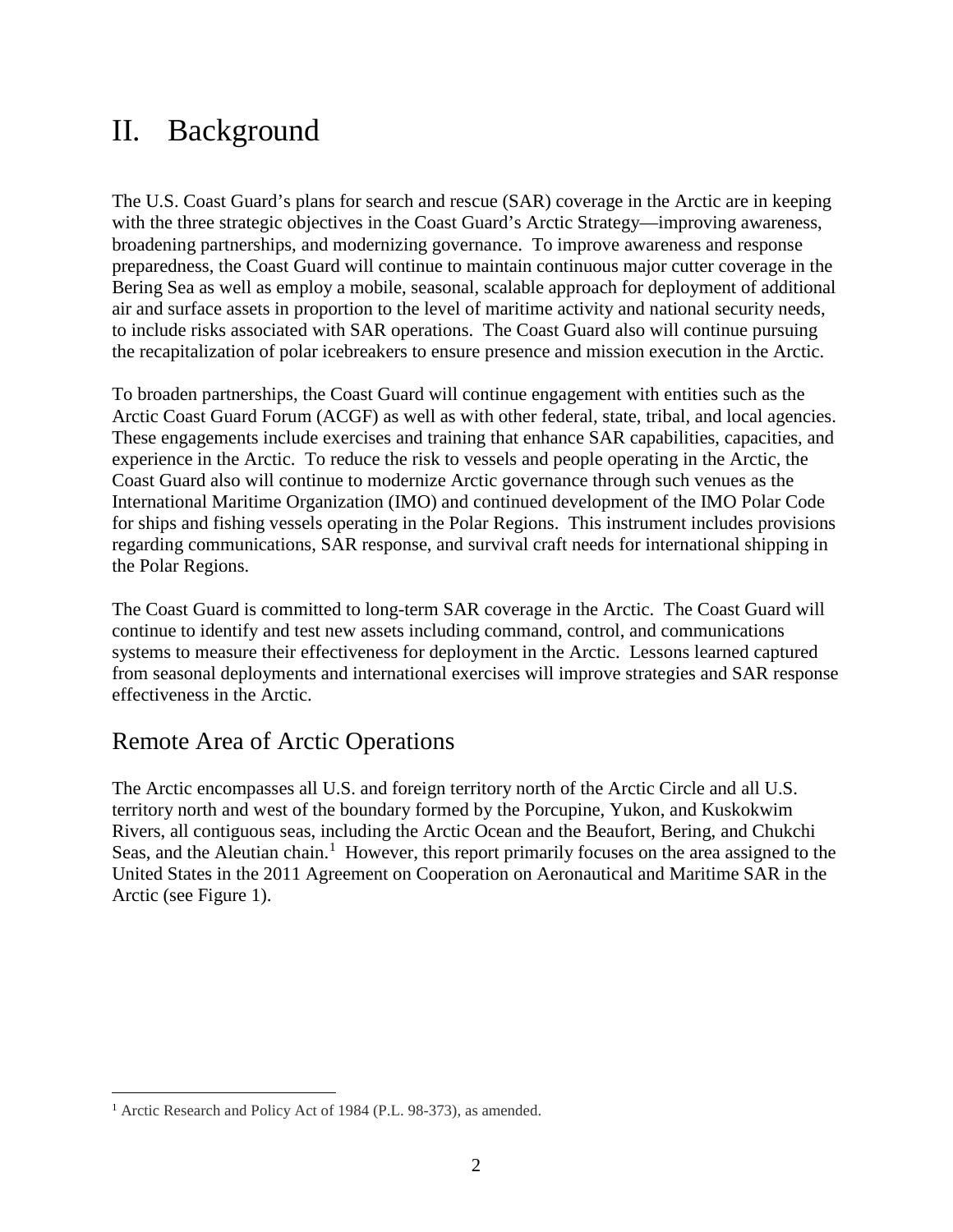

## <span id="page-5-0"></span>Arctic Search and Rescue Challenges:

Coast Guard responsibilities to assist people, vessels, or aircraft in distress are based on humanitarian considerations and established international practice. Specific obligations are found in several international conventions in which the United States is a party or, if not a party, treats certain portions of these conventions as customary international law, including the:

- International Civil Aviation Organization (ICAO) Convention on International Civil Aviation (Annex 12 – Search and Rescue);
- International Convention on Maritime Search and Rescue;
- International Convention for the Safety of Life at Sea; and
- United Nations Convention on the Law of the Sea.

The two guiding international conventions for the coordination and conduct of SAR operations are the Convention on International Civil Aviation and the International Convention on Maritime Search and Rescue. Both conventions require nations with aeronautical and maritime SAR region responsibilities to enter into agreements with neighboring nations to ensure the delimitation of their respective SAR regions and to serve as the basis for future coordination and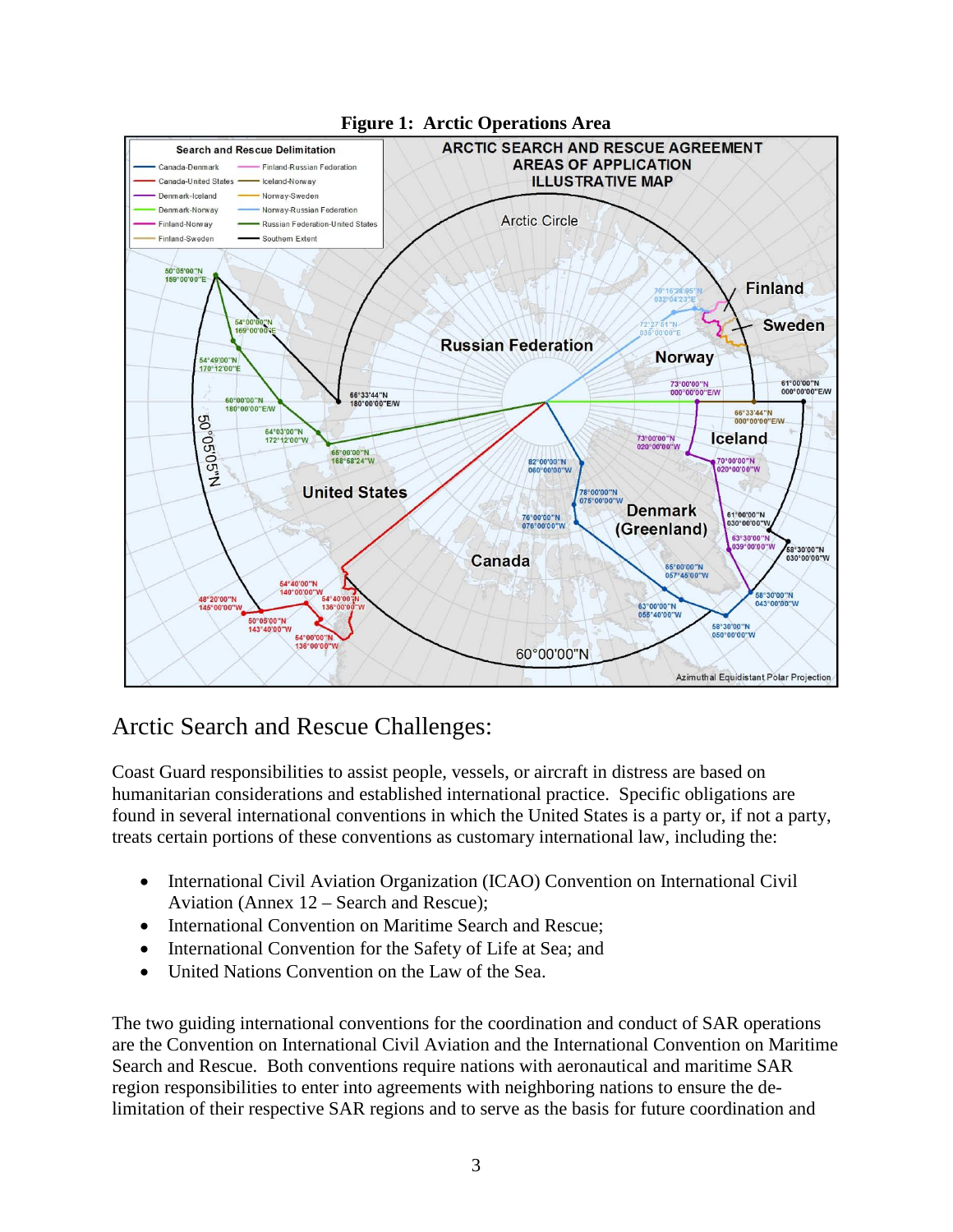cooperation in the conduct of SAR operations. These conventions also identify vital SAR points of contact and serve as a means of ensuring that nations have the necessary SAR resources available in their respective SAR regions.

In the Arctic region, SAR responsibilities are divided between the eight Arctic Council nations: Canada, Denmark, Finland, Iceland, Norway, Russia, Sweden, and the United States. In 2011, the eight nations signed the Arctic Aeronautical and Maritime SAR Agreement (Arctic SAR Agreement). This agreement serves as the foundation for future international SAR cooperation and coordination. In particular, the Arctic SAR Agreement:

- Identifies key basic coordination and cooperation arrangements among participating nations;
- Provides points of contacts for each participating nation for use in coordinating potential assistance in ongoing and future Arctic SAR operations;
- Sets the stage for nations to meet periodically to discuss SAR coordination and cooperation issues, providing an understanding of the unique SAR challenges that each nation faces in the Arctic;
- Provides the impetus for multinational exercises that could be implemented periodically to allow national SAR agencies to practice communication, coordination, and the practical challenges associated with Arctic SAR operations; and
- Formally identifies each nation's Arctic aeronautical and maritime SAR regions.<sup>[2](#page-6-0)</sup>

Consistent with international law and treaties, U.S. law provides that the Coast Guard may develop, establish, maintain, and operate SAR facilities, and use these facilities to assist other federal and state entities.<sup>[3](#page-6-1)</sup> This authority is supplemented by the National Search and Rescue Plan (NSP) of the United States, an interagency agreement signed at the cabinet level by eight federal departments and agencies, including DHS. The NSP authorizes the Coast Guard and other federal agencies to perform or support SAR services.<sup>[4](#page-6-2)</sup> Pursuant to the NSP, the Coast Guard coordinates aeronautical and maritime SAR services in the U.S. aeronautical and maritime SAR regions. The NSP provides for the effective use of all available resources to conduct SAR missions and enable the United States to satisfy its humanitarian, national, and international legal obligations.

In addition, the Coast Guard engages with the IMO on a full range of maritime safety matters. In particular, the Coast Guard has focused on prior work on passenger ship safety, as well as IMO's current effort to improve the Global Maritime Distress and Safety System (GMDSS) and key aspects of the Polar Code for ships operating in the Polar Regions. For the GMDSS, the Coast Guard SAR mission focus is on sustainment of High Frequency (HF) communications capability,

<span id="page-6-0"></span> $\overline{a}$ <sup>2</sup> These elements are within the scope of matters contemplated by the IMO and ICAO SAR Conventions, and they are also consistent with U.S. statutory authorities of the Coast Guard (*See e.g.,* 14 U.S.C. §§ 2, 88(a) and 142). 3 14 U.S.C. §§ 2, 88 and 141.

<span id="page-6-2"></span><span id="page-6-1"></span><sup>4</sup> The National Search and Rescue Committee (NSARC), chaired by the U.S. Coast Guard, is responsible for the provisions of the NSP, and coordinates and provides interagency guidance for its implementation. NSARC is comprised of the Departments of Homeland Security, State, Defense, Transportation, Commerce, and Interior, the Federal Communications Commission, and the National Aeronautics and Space Administration. More information about the NSARC and NSP is available at www.uscg.mil/nsarc.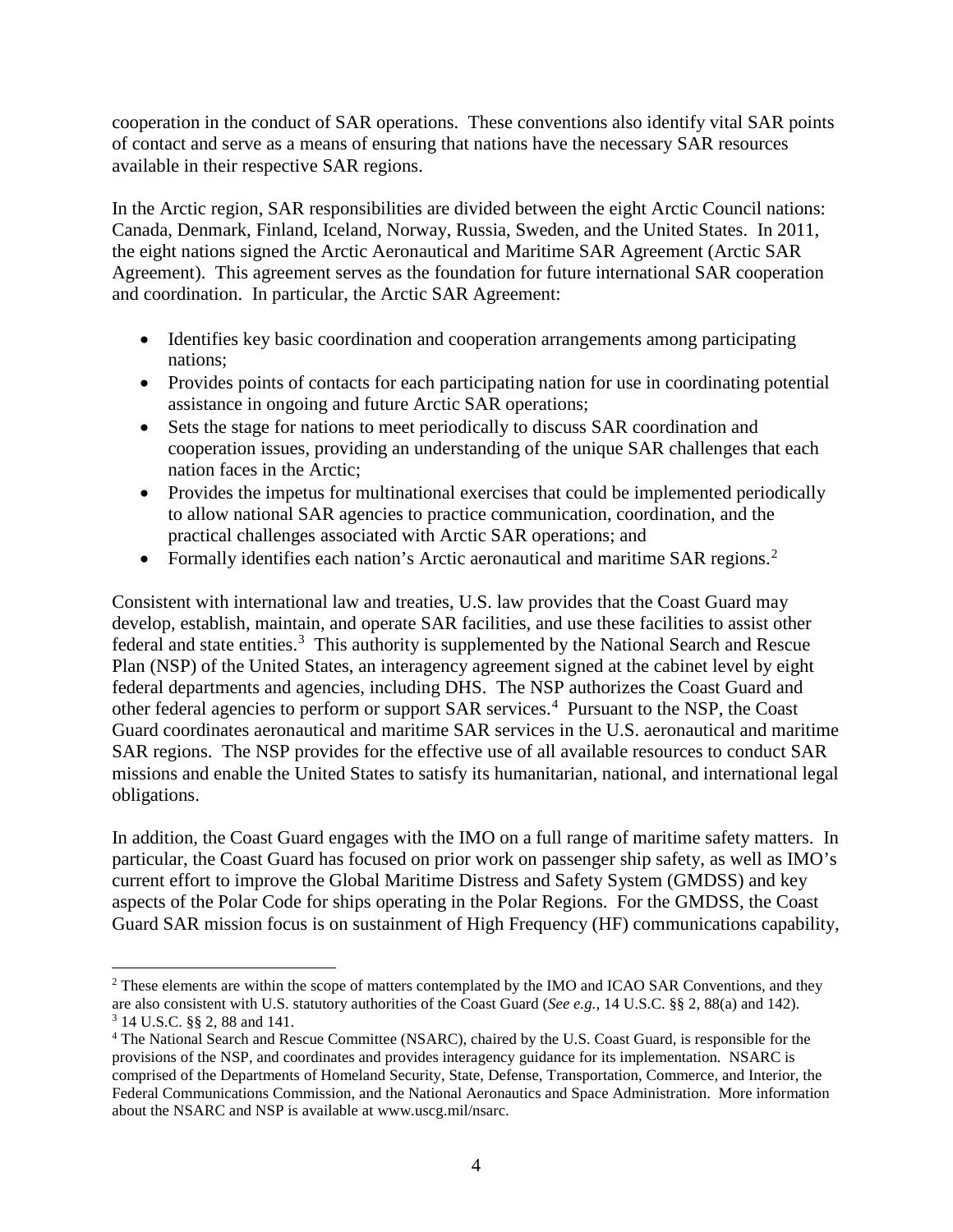survival craft locating devices, and incorporation of the Iridium satellite system into the GMDSS to provide true global coverage for voice and data for SAR communications. The Coast Guard was instrumental in expanding provisions of the Polar Code regarding communications, SAR response, and survival craft needs for international shipping in the Polar Regions.

As a global leader in SAR, the Coast Guard is involved actively with the ICAO concerning the sustained growth in cross-polar flights of passenger and cargo aircraft. The Coast Guard has been a key contributor to the development and implementation of ICAO's Global Aeronautical Distress and Safety System (GADSS). The Arctic and high seas were critical requirements for ICAO's implementation of a GADSS global flight tracking capability at 15-minute or better intervals by November 2018, and the autonomous distress tracking (ADT) capability on new aircraft starting no later than January 2021. ADT implementation will improve global SAR distress alerting and routing capability vastly, and it will enhance coordination among the air traffic services and rescue coordination centers greatly, especially in the Arctic region.

#### <span id="page-7-0"></span>**The Arctic Challenge**

The United States is an Arctic nation that has substantial political, national security, natural resource, environmental, socioeconomic, and other interests in the region.

The Coast Guard is responsible for executing the same 11 statutory missions, including SAR, in the Arctic as it performs in other coastal regions around the Nation and in international waters. The Coast Guard is the only response entity in much of this unforgiving region and the only domestic entity that is trained and equipped with maritime rescue helicopters in the Arctic. Therefore, on the basis of its statutory responsibilities, the Coast Guard must have guaranteed access to the U.S. Arctic SAR region throughout the year.

An increase in human activity in the Arctic continues to drive Coast Guard response preparedness activities. The Coast Guard must continue to prepare for high-consequence events, such as an aeronautical or maritime disaster involving large numbers of persons in distress, and other types of SAR including a ship or boat collision, sinking, or grounding; aircraft ditching; missing boaters; or the medical evacuation of persons requiring medical attention.

The Coast Guard is committed to performing its statutory missions, ensuring the sovereignty of the United States, leveraging partnerships, and increasing maritime domain awareness to support safe, secure, and environmentally responsible maritime activity in U.S. Arctic waters. The Coast Guard's current suite of cutters, boats, aircraft, shore infrastructure, and Command, Control, Communications, Computers, and Information Technology, must meet an increasing number of near-term mission demands in this harsh environment.

The Coast Guard currently has limited surface assets capable of transiting the vast ice-covered waters of the Arctic; therefore, aviation assets are the most probable rapid response platforms to incidents in the Arctic. However, the closest Coast Guard Air Station to the Arctic is located in Kodiak, Alaska, approximately 820 nautical miles south of Utqiagvik (Barrow) (see Figure 2), which is nearly the same distance as from Boston, Massachusetts, to Miami, Florida.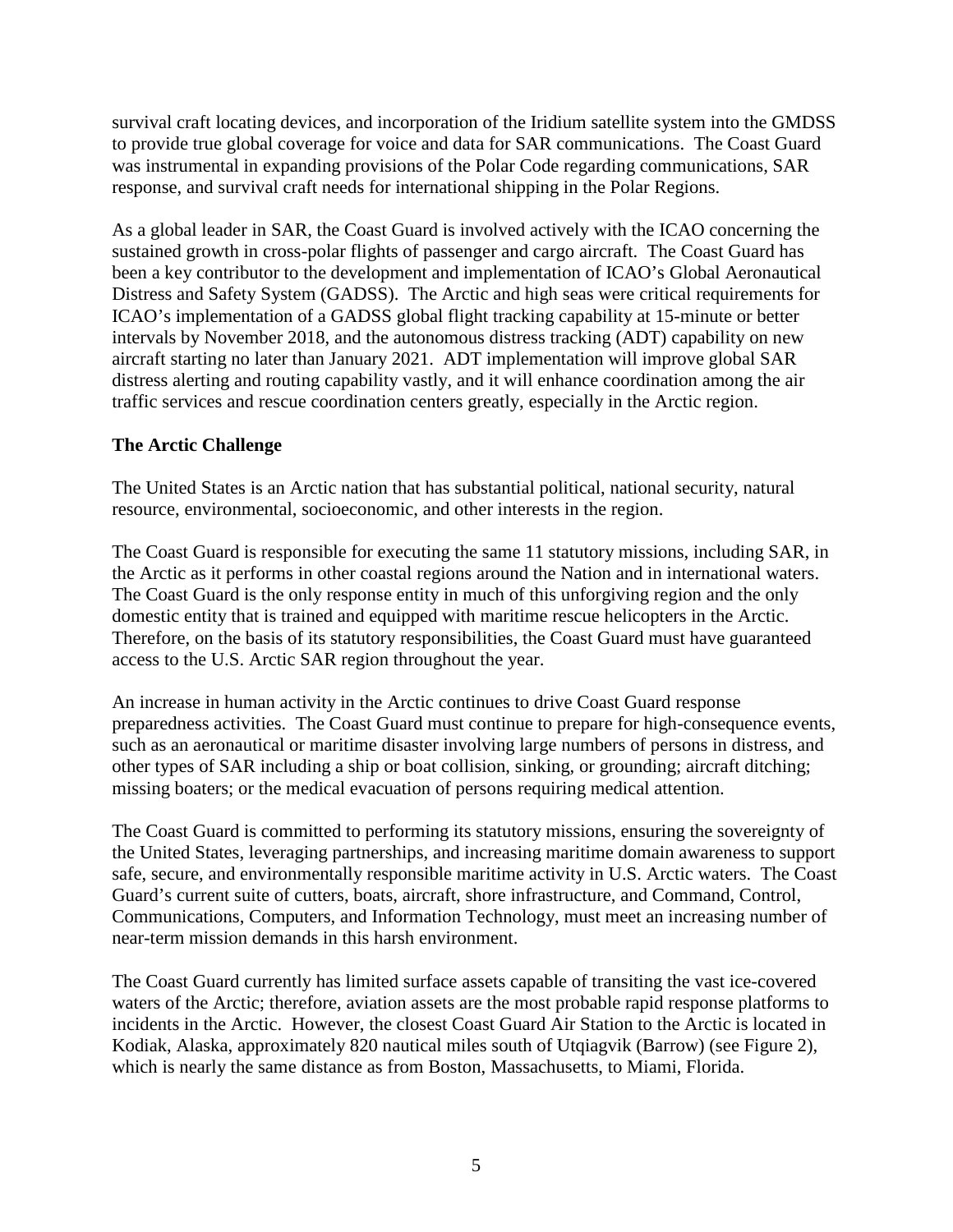

#### **Figure 2: Aviation Distances from Kodiak**

Although winter sea travel is still severely limited because of extensive ice coverage across the region, record low ice extent in recent summers has made seasonal maritime navigation more feasible, for longer periods of time. The current seasonal ice edge recession rate in the Arctic allows for commercial, subsistence, and recreational maritime activity for about 3 to 5 months each year. The rate of ice recession is forecasted to increase the length of that season, and the Coast Guard is observing increased maritime activity in these dangerous "shoulder" seasons. This increased activity requires an extended Coast Guard presence in the Arctic operating area. Economic development, in the forms of resource extraction, adventure tourism, and trans-Arctic shipping, along with traditional subsistence activities, drives much of the current maritime activity in the region.

Internationally and nationally, maritime sovereignty claims, commercial shipping, resource exploration, and expanding military operations also are increasing. For example, with increased transportation costs, shipping companies continue to assess the economic feasibility of using transpolar and circumpolar shipping routes, and with the continued increase in the use of polar commercial airline routes, commercial interest in the Arctic is increasing. An increase in commercial traffic, along with increases in marine tourism and passenger vessels operating in Arctic waters, creates an emerging challenge to existing Coast Guard SAR policy and capabilities.

#### <span id="page-8-0"></span>Arctic Maritime Traffic

Arctic marine traffic, including cargo and tanker traffic along the Northern Sea Route and passenger and commercial traffic along the Northwest Passage, is projected to increase in the near and offshore Arctic waters. The Coast Guard has been collecting Automatic Identification System data to assess the level of risk from increased maritime traffic. The Coast Guard found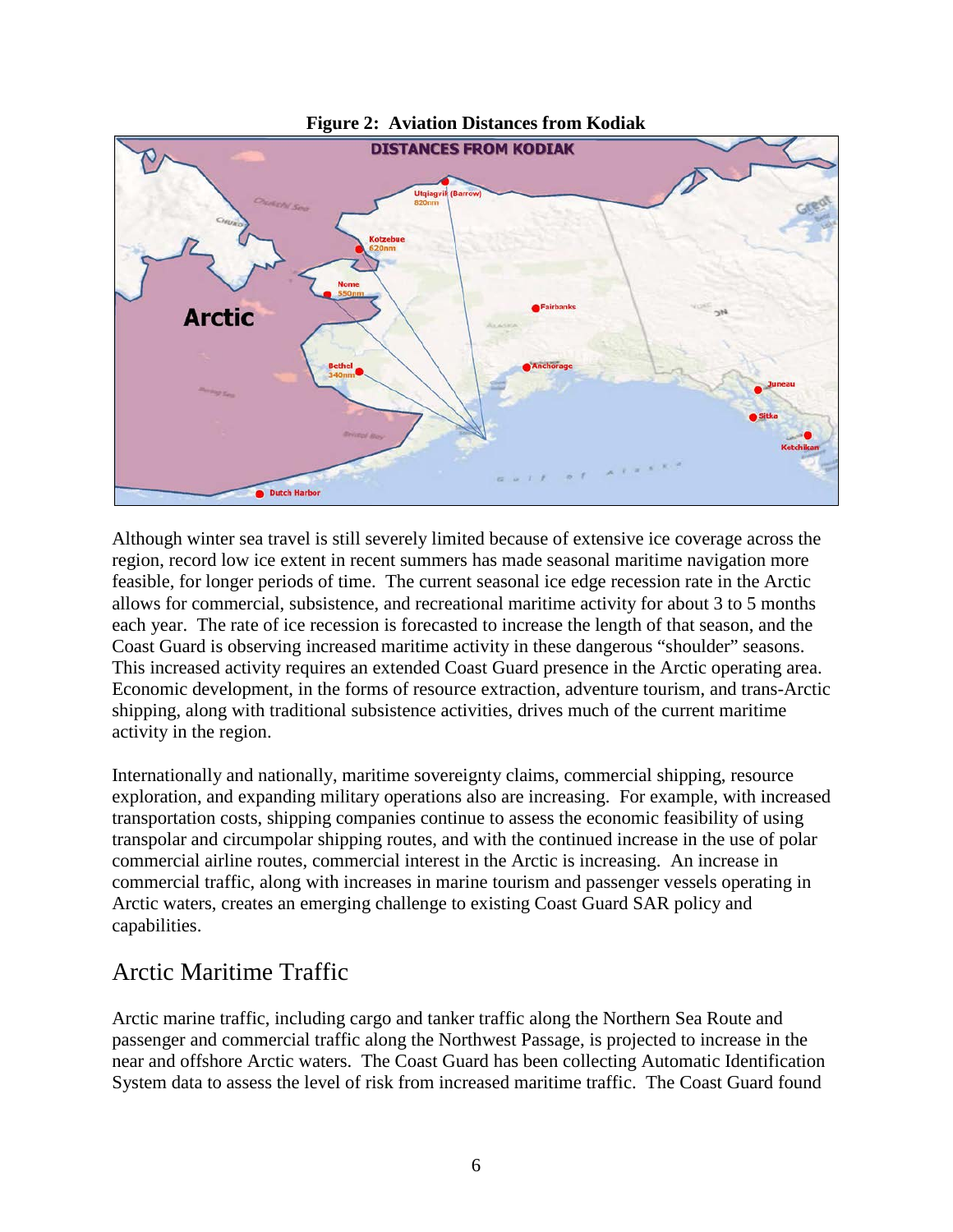that the number of vessels operating in the Bering Strait as well as the total number of transits have increased notably over the past decade (see Figure 3).



**Figure 3: Number of Bering Strait Transits[5](#page-9-0)**

Likewise, the number of cruise vessels and cargo vessels operating in the Arctic also has increased (see Figure 4). Increased commercial vessel activity, including fishing, transshipment, and tourism, will stress the Coast Guard's current SAR capabilities. As the lead federal agency for maritime SAR, the Coast Guard relies on its limited surface and air fleets along with communication, cooperation, training, and outreach to fulfill its SAR mission requirements in the challenging Arctic region.



**Figure 4: Total Number of Vessels in the Arctic by Activity**

<span id="page-9-0"></span> $\overline{a}$ <sup>5</sup> The number imposed in each graph bar represents the number of vessels that made a Bering Strait transit. Data for 2008 are missing because the Coast Guard began capturing those data in 2009. The number at the top of each bar is the total number of transits by year.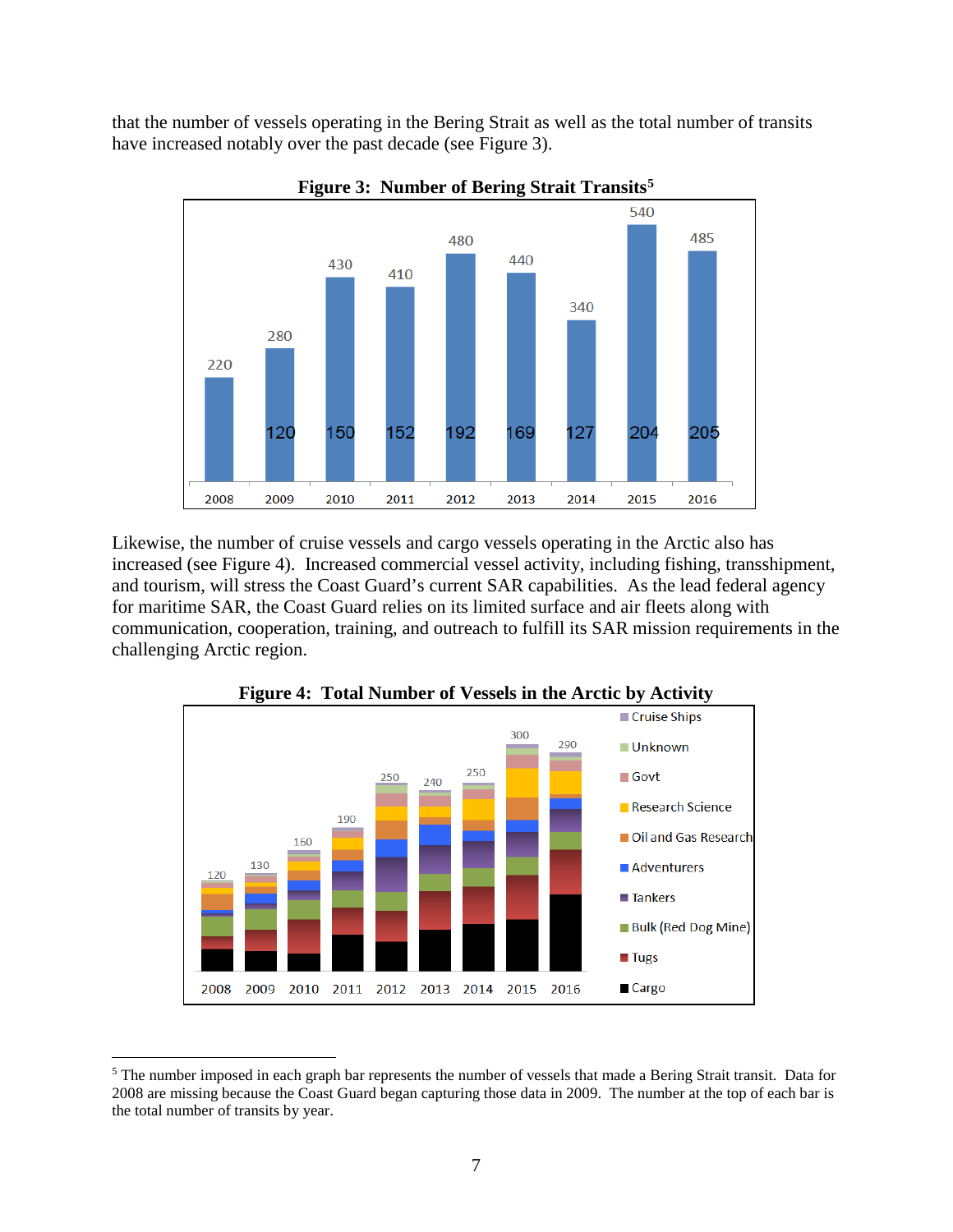## <span id="page-10-0"></span>Arctic Aviation Traffic

Although there is significant focus on the use of the Arctic Region as a shipping and maritime transshipment route, aircraft exploit transpolar routes for efficient travel between North America and Asia. As shown in Figure 5 below, the majority of air traffic through the U.S. Arctic SAR region moves through nine primary routes.



**Figure 5: Cross-Polar Air Traffic Routes**

The polar routes, indicated by yellow, and the conventional routes, indicated by grey, cross over the U.S. Arctic SAR region.<sup>[6](#page-10-1)</sup> Measured by the number of passengers, polar route 2 is the most frequently used route. Polar routes 3 and 4 cross directly over the U.S. SAR region. Finally, even though conventional routes are not classified as polar routes, conventional flights still fly in airspace above what is outlined by the 2011 SAR Agreement.<sup>[7](#page-10-2)</sup>

Use of polar routes to transport people and cargo continues to be a Coast Guard SAR response planning and preparedness consideration. Unlike maritime activity, the aircraft flights are not seasonal but rather continuous throughout the year. As Figure 6 reflects, from January 1 to December 31, 2015, there were a total of 16,821 cross-polar flights that transited through the U.S. Arctic SAR region.<sup>[8](#page-10-3)</sup> In 2015, the number of cross-polar flights per month ranged from

<span id="page-10-1"></span> $\overline{a}$ <sup>6</sup> A cross-polar flight is defined as a flight in which the aircraft crosses north of 78˚ latitude.

<span id="page-10-2"></span> $^7$  Most flights are from east to west or west to east and seldom transverse the Polar Region in a north-to-south flow. Although the conventional routes used to connect U.S. cities to China, particularly New York to Hong Kong, are not considered polar flights, they transverse over the U.S. Arctic SAR region and are why Russia Far East (RFE) flights are included when determining transpolar flights through the U.S. Arctic SAR region. 8 This averages to approximately 1,400 flights per month (50 flights per day).

<span id="page-10-3"></span>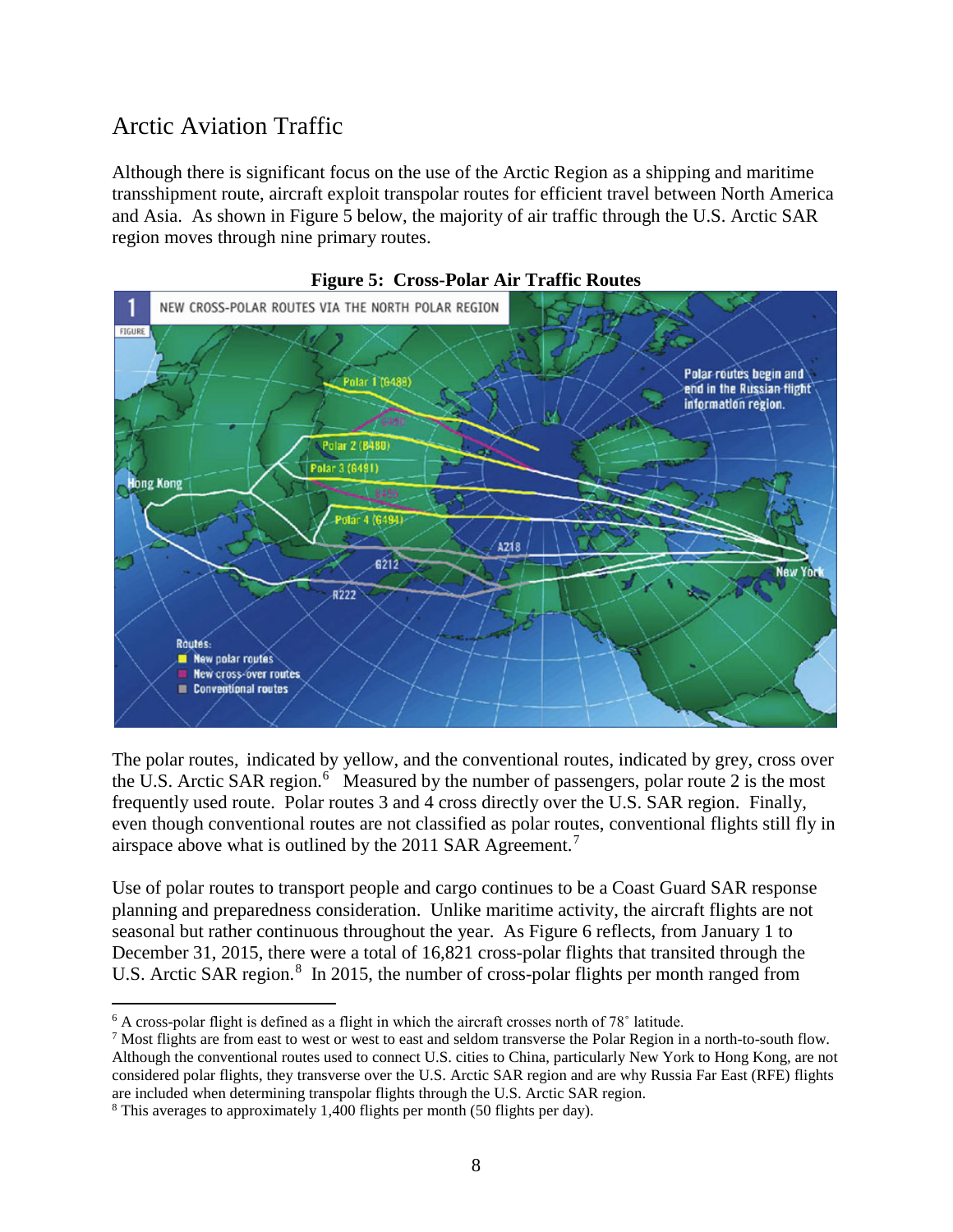approximately 900 to 1,650. The greatest number of flights occurred in October, and the fewest number occurred in June.



**Figure 6: Monthly Distribution of Cross-Polar Flights (2003–2015)** 

In addition, when analyzing both the number of cross-polar and RFE flights, the numbers increase significantly. As Figure 7 reflects, in 2015 there was a total of 33,555 flights that transited through these regions. Figure 7 clearly reflects the growth in cross-polar flights that has occurred since 2003.



**Figure 7: Total Cross-Polar Flights (2003–2015)** 

From 2011 to 2013, and again from 2013 to 2015, the number of cross-polar and RFE transpolar flights increased by 11 percent, demonstrating a steady growth trend in the Arctic region. If the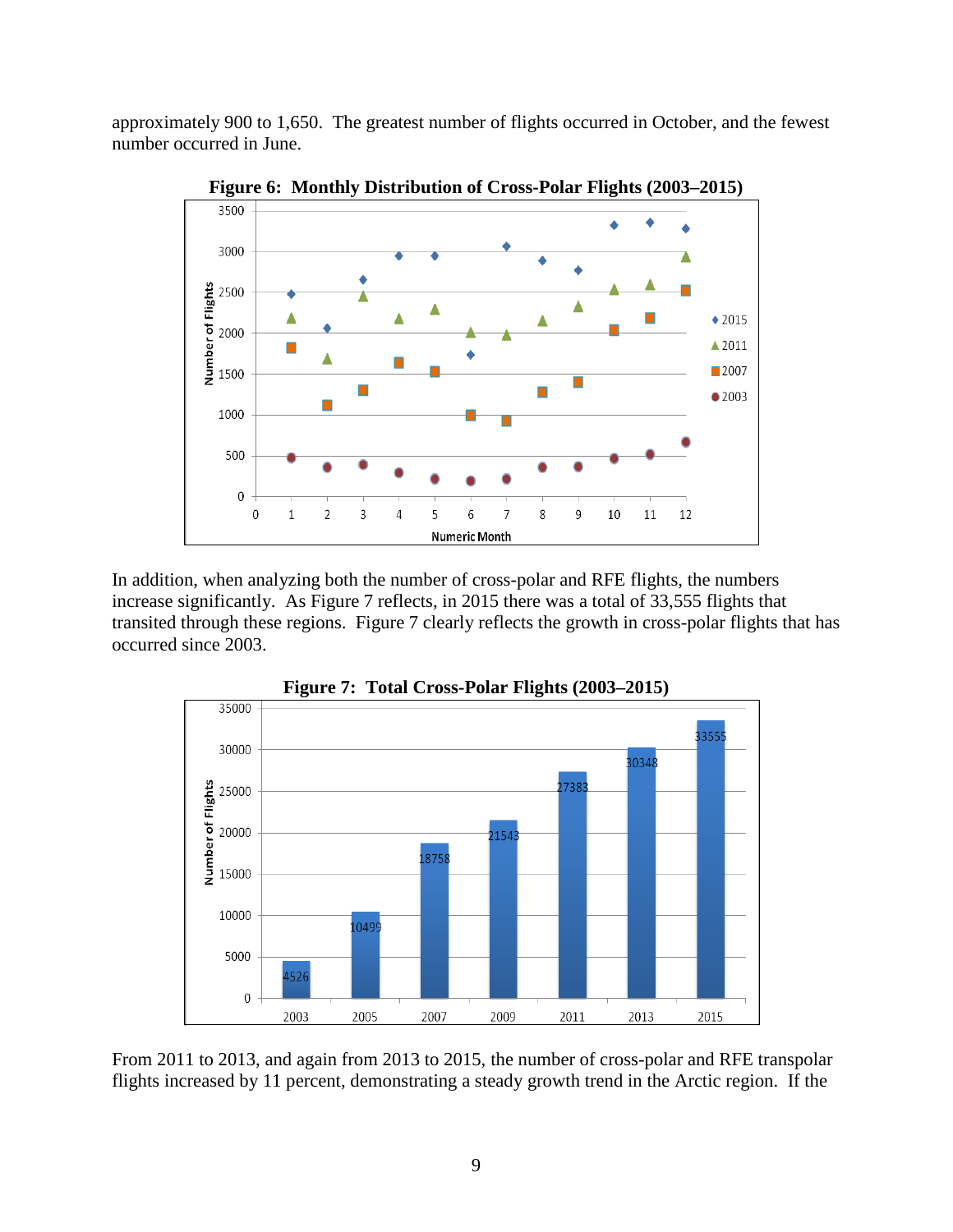frequency of cross-polar and RFE flights continues to grow at the projected rate of 2.4 percent per year, there will be approximately 42,500 cross-polar and RFE flights by the year 2025.



**Figure 8: Cross-Polar Flight Projections**

As long as airline passenger traffic worldwide maintains its current upward trend, airlines likely will increase overall flight traffic to keep up with demand. Cross-polar air traffic is likely to increase over the next 5 years commensurate to the industry as a whole. Given that polar routes provide time and fuel savings, leading to reduced operating costs, lower emissions levels, and lower fares, airlines likely will seek to make greater use of them.

### <span id="page-12-0"></span>Arctic Communications Challenges

The Coast Guard is challenged to communicate with its own assets deployed to the high latitudes, as well as the maritime public. The Coast Guard primarily communicates via very high frequency (VHF), ultra-high frequency (UHF), and HF bands.

VHF coverage, as of 2017, is effective over approximately only 20 percent of the coast of Alaska because of geography, distances from communications centers, and atmospheric interference. The majority of this coverage is centered on southern Alaska. The Coast Guard's northernmost permanent VHF site is located at Tuklung Mountain, well south of the Arctic Circle. There are three approved VHF sites in Nome, Kotzebue, and Utqiagivk, but they have not been developed. There are no permanent VHF sites above the Tuklung Mountain. However, some Arctic communities maintain limited VHF sites for monitoring local communications.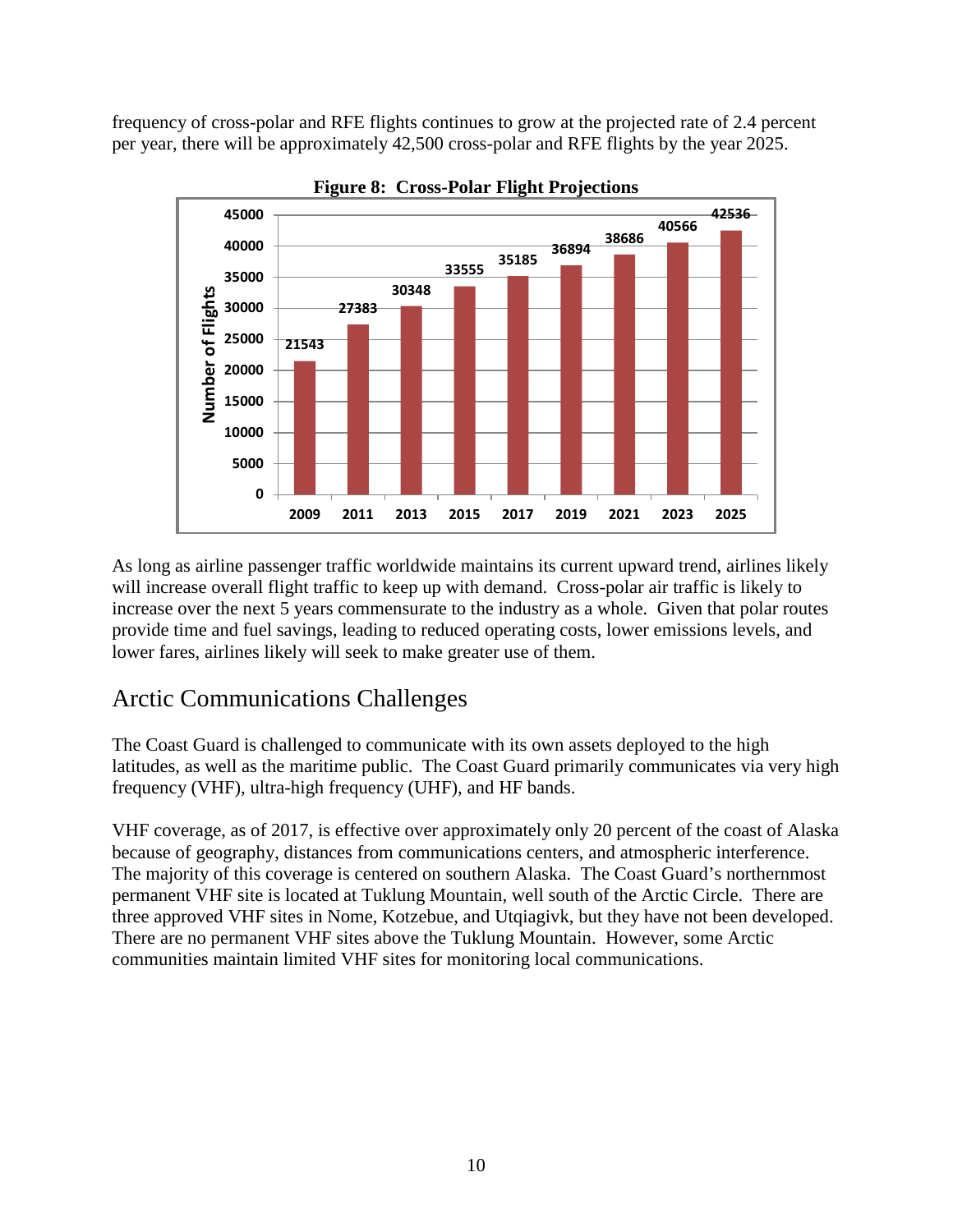

**Figure 9: VHF Coverage Chart** 

The Coast Guard's northernmost permanent HF site is located at Nome, Alaska, and it is part of the Geo-diverse Over the Horizon Automatic Link Establishment Matrix (GOTHAM). All GOTHAM sites remote back to Communications Detachment Kodiak, Alaska, for monitoring. UHF/Military Satellite Communications (MILSAT) have been tested, though coverage north of the 68th parallel is inconsistent and unreliable. The current MILSAT system is nearing its end of life with degrading availability and capacity as full termination nears in 2024.

### <span id="page-13-0"></span>Search Planning Challenges in Polar Regions

Lower latitude SAR uses traditional search patterns. During traditional searches, Coast Guard units generate specific search patterns as a series of waypoints from a compact pattern specification. That information then is entered into the unit's navigation system.

In the Polar Regions, however, polar navigation typically requires the use of great circle navigation. Consequently, Arctic SAR presents challenges for Coast Guard planning and execution. To date, no methods have been developed for search patterns on the basis of great circle navigation, and it is unclear that the patterns generated from great circle navigation will produce adequate results. In addition, the Coast Guard's SAR Optimal Planning System may require significant upgrades to generate effective, efficient, high-latitude great circle search patterns. The Coast Guard is working actively to investigate and evaluate solutions to address these challenges.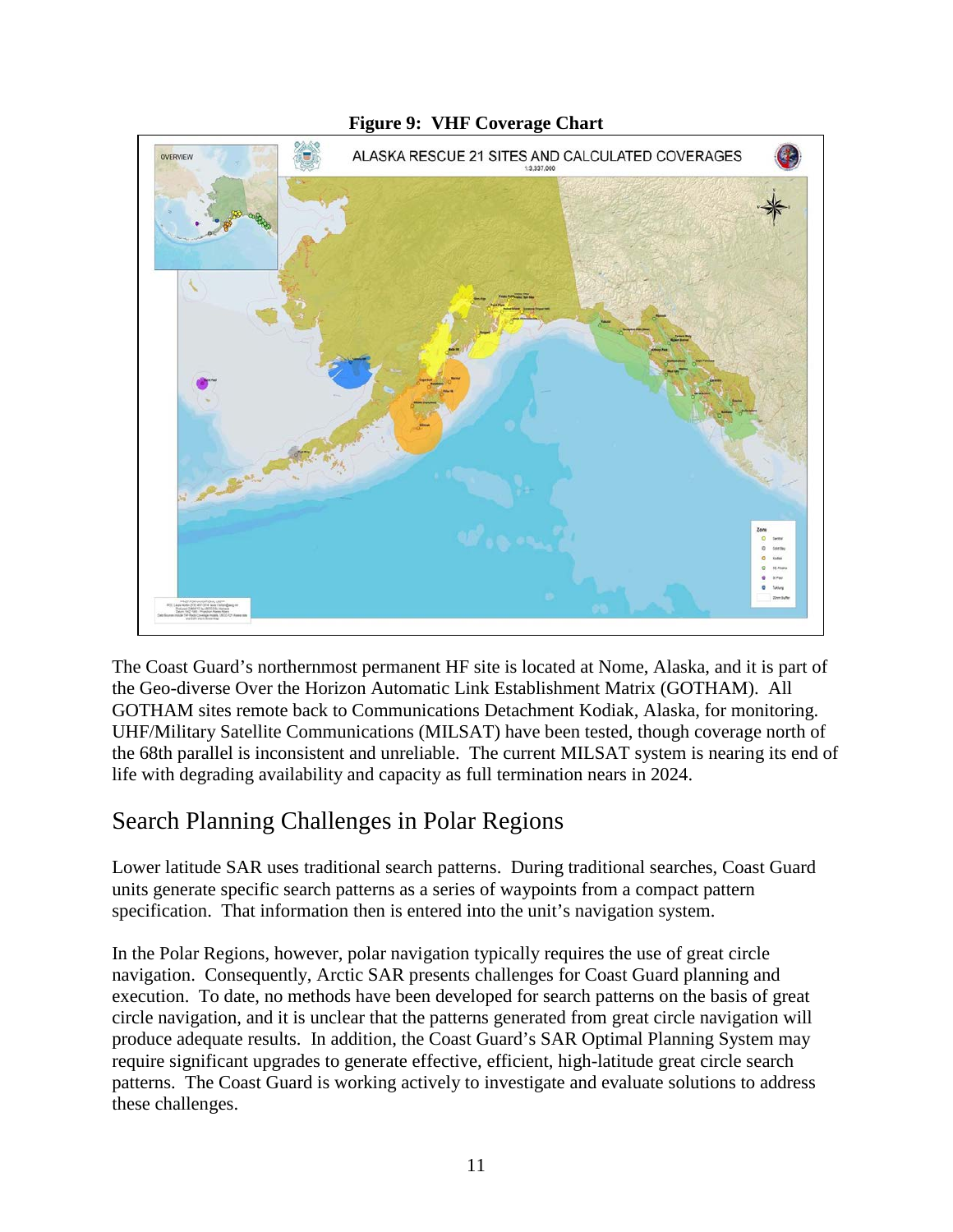# <span id="page-14-0"></span>III. Discussion

## <span id="page-14-1"></span>Arctic Concept of Operations (CONOPS)

To achieve effective SAR presence in the Arctic, the Coast Guard undertakes planning and outreach activities throughout the year and employs mobile command-and-control platforms such as polar icebreakers; large multimission cutters; ocean-going, ice-strengthened buoy tenders; and seasonal air and communications capabilities through leased or deployable assets and facilities. This mobile, seasonal, scalable surge is part of the Coast Guard's Operation *Arctic Shield*. The *Arctic Shield* objectives are: (1) enhance Arctic Marine Domain Awareness, (2) broaden partnerships, (3) excel in operations, and (4) conduct Coast Guard missions to support increased Arctic maritime activities while preparing for the future.

Considering the limited infrastructure and resource constraints, *Arctic Shield* is proportional to the current level of maritime activity and risks associated with SAR operations. The seasonal, scalable, and mobile presence also enables the Coast Guard to adapt to the Arctic's dynamic and evolving operational environment to address risks with securing the maritime border, collecting critical intelligence, responding to potential disasters, and protecting the marine environment. The Coast Guard conducts the SAR mission in the Arctic with cooperative support from the Department of Defense, State of Alaska, tribal, and local (professional and volunteer) resources. The Coast Guard must provide effective SAR capabilities when either self-rescue options or responses from local agencies and entities are not sufficient.

Coast Guard District 17 performs SAR response operations throughout Alaskan waters, to include SAR operations overseen by Coast Guard Sector Juneau, Coast Guard Sector Anchorage, and Joint Rescue Coordination Center Juneau. During certain times of the year and in certain Alaskan waters, Coast Guard District 17 also operates forward operating locations (FOL) to mitigate risks such as higher fishing vessel activity and extreme heavy weather.

In FY 2017, Coast Guard District 17 responded to 579 SAR cases. Twenty-nine of those SAR cases were performed in the Arctic region—a more than two-fold increase to the nine SAR cases that the Coast Guard responded to in the Arctic region in FY 2013.

Given the projected increase in maritime and air traffic, the Coast Guard intends to maintain its scalable CONOPS in the Arctic region in the near term, commensurate with risks posed by increasing activity that directly supports the Coast Guard's Arctic Strategy. This approach entails deploying a mix of aviation and flight deck-equipped cutters to the region and positioning these assets on the basis of known risks.

Maintaining an effective maritime presence is essential to improving awareness and reinforcing safe, secure, and environmentally responsible maritime activity in Arctic waters. An effective presence in the Arctic enables the Coast Guard to respond to vessels in distress, save lives, prevent attacks, defend our sovereign interests, and protect against pollution. Effective presence requires the right assets and capabilities to be in the right places at the right times. An integrated surface and air presence yields critical, real-time information and enhances SAR response.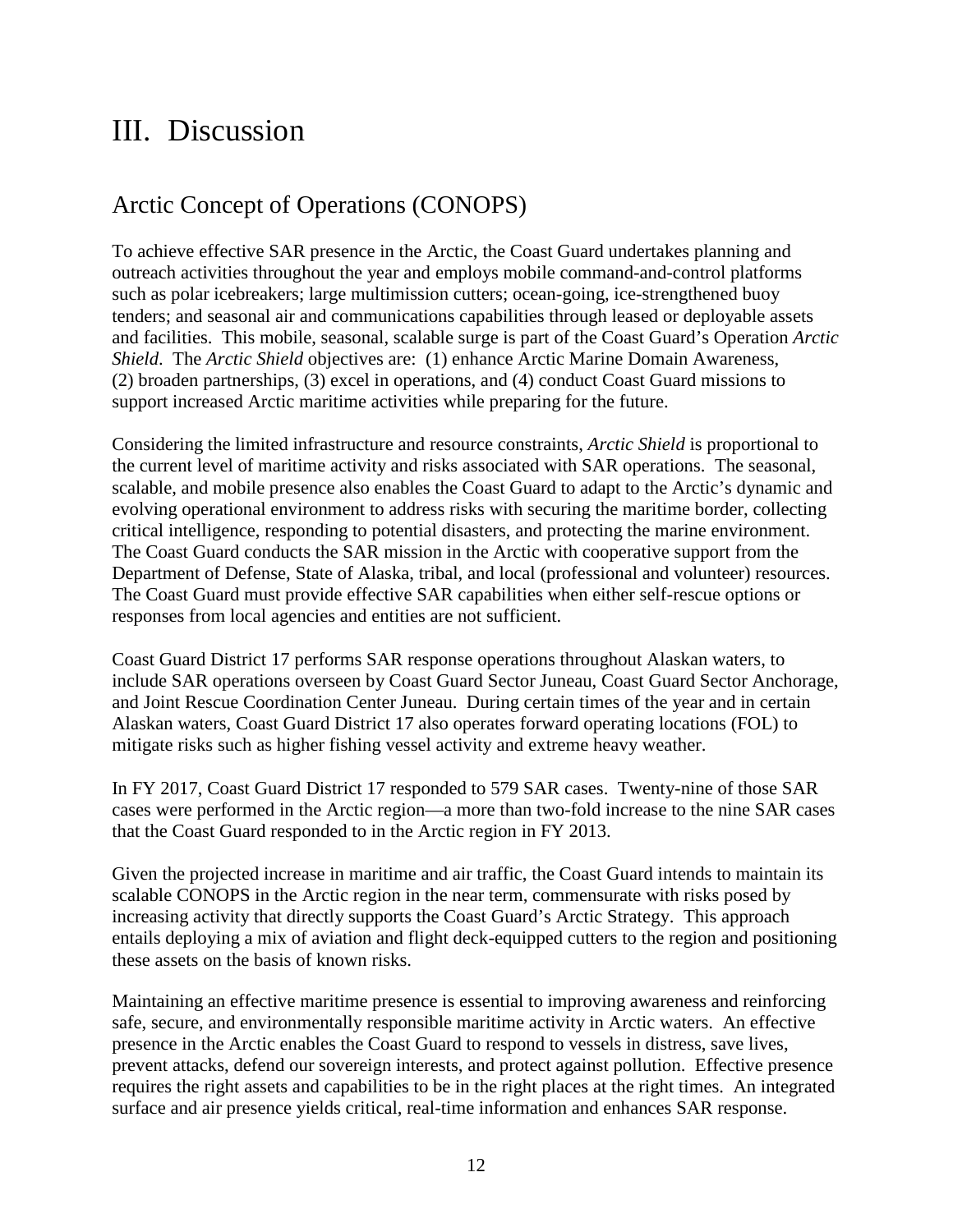In addition to the response capabilities, the Coast Guard has implemented an array of preventionbased activities such as boating safety training and vessel examinations. These activities reduce the SAR demand among both recreational and commercial fleets.

The Coast Guard was instrumental in the development of the IMO Polar Code—a suite of safety and environmental protection regulations adopted in 2015. Since the Polar Code came into effect on January 1, 2017, the Coast Guard has taken active steps to guarantee compliance to prevent maritime accidents in the Polar Regions.

The Coast Guard is building critical international partnerships to enhance SAR planning and operations in the Arctic. In 2011, the eight Arctic Council nations signed a binding agreement on cooperation for aeronautical and maritime SAR in the Arctic. The agreement coordinates international SAR coverage and response in the Arctic and establishes the area of SAR responsibility for each party. In 2016, the United States sponsored the Arctic Chinook mass rescue exercise to test this agreement with participation from other Arctic nations and many stakeholders to refine coordination mechanisms and to evaluate SAR coordination and response in a remote Arctic location. This 5-day exercise tested the effectiveness of resources and illuminated vulnerabilities. It was a major step toward understanding our relationships, challenges, and what we will need to operate in the Arctic effectively for many decades into the future.

Similarly, the Coast Guard led the formation of the ACGF in October 2015 to help operationalize Arctic Council efforts to ensure safe, secure, environmentally responsible maritime activity in the Arctic. Agencies fulfilling the functions of coast guards from the eight Arctic countries— Canada, Denmark, Finland, Iceland, Norway, Sweden, the Russian Federation, and the United States—recently agreed to voluntary guidelines for combined operations. ACGF members tested these guidelines during a full-scale maritime SAR exercise off Iceland in September 2017. This international collaboration is critical to planning and building competency for Arctic SAR operations.

#### <span id="page-15-0"></span>Arctic Aviation Requirements

Harsh conditions and frigid water temperatures require a rapid response to save lives. As a result, as conditions warrant on the basis of risk, the Coast Guard stages up to two MH-60 aircraft and crews at an FOL for approximately 4 months each year to establish an effective, seasonal, Arctic aviation SAR presence. Because of the extensive distance to the nearest Coast Guard Air Station in Kodiak (see Figure 2), the Coast Guard requires two airframes to allow for self-rescue capability plus redundancy to allow for maintenance of the assets.

Along with the MH-60s, the Coast Guard requires associated hangar space for the two helicopters, tools, and consumables; access to the Coast Guard data network; support and maintenance personnel; and adequate berthing and messing facilities to ensure that crew rest requirements can be met in accordance with the Coast Guard's Air Operations Manual COMDTINST M3710.1 (series). To meet all of those requirements, the Coast Guard entered into an agreement with the Alaska Air National Guard (ANG) to lease the Alaska ANG's hangar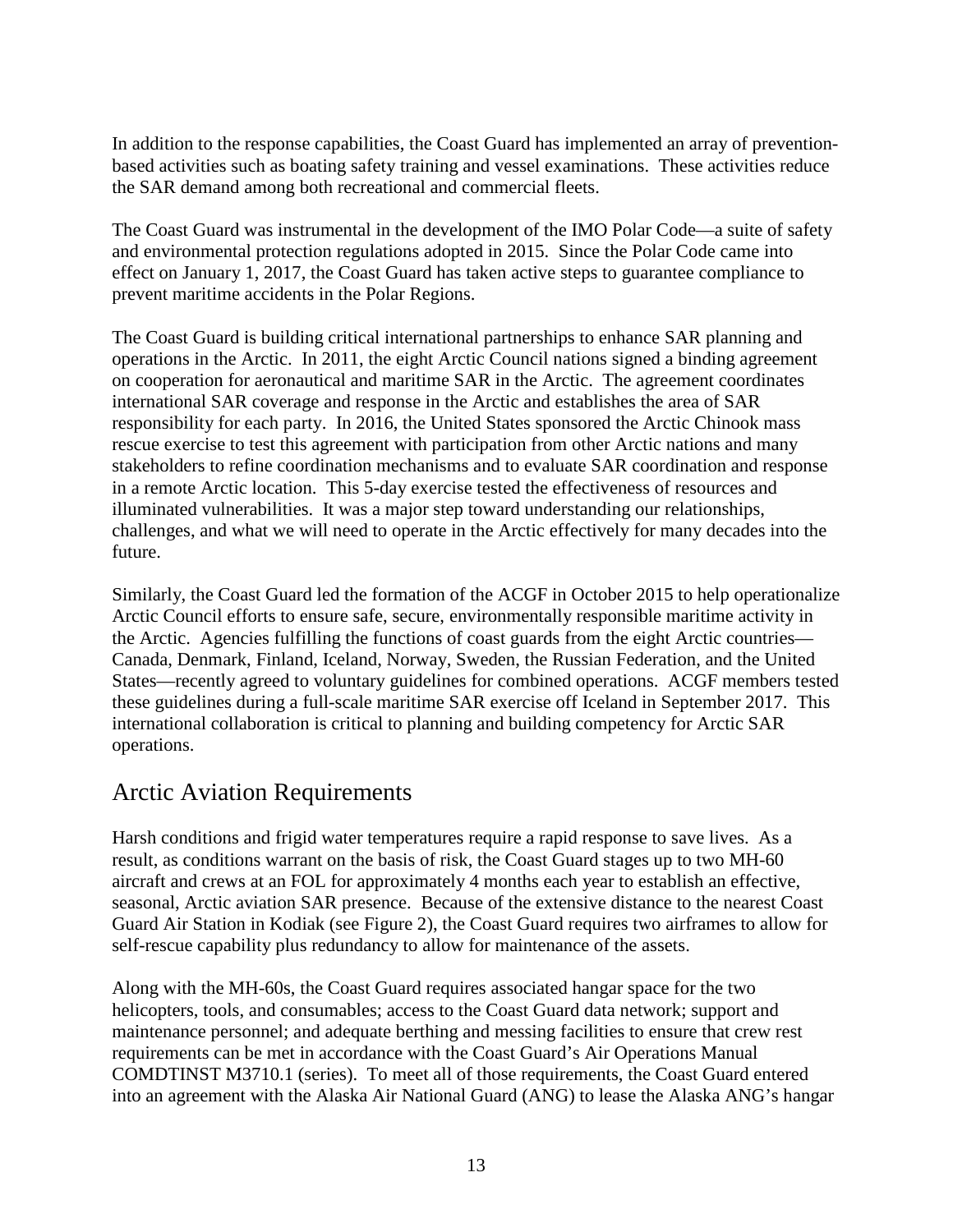in Kotzebue. The 1-year lease is renewable for additional years to support an Arctic presence in proximity to maritime activity. To support the FOL and personnel, the Coast Guard utilizes fixed-wing aircraft, currently the C-130H, for logistics and personnel movements between the FOL and Air Station Kodiak. The Coast Guard also has built a partnership with the Alaska ANG for aviation support during the mobilization and demobilization of the FOL.

To support the Arctic mission, the Coast Guard must deploy aviation assets, along with corresponding aircrews and support personnel, from across Coast Guard and from air stations throughout the Nation. As navigable water in the Arctic is forecasted to increase, seasonal deployment of aviation assets may be extended to address the risks associated with increased maritime activity in diminished and shifting sea ice conditions. Extended deployments may require additional aviation assets, including personnel and funding, to be resourced from other mission areas to support the FOL and deployed cutters.

# <span id="page-16-0"></span>Flight Deck Equipped Cutter Requirements

To support SAR, the Coast Guard historically has maintained continuous major cutter coverage in the Bering Sea. The major cutter deployed to the Bering Sea executes primary missions of SAR, maritime safety and security, marine environmental protection, and defense readiness. The exact operational area is determined on the basis of assessed SAR risk, location of the ice edge, and overall activity. Cutters are flightdeck-equipped and may operate north of the Bering Strait as ice conditions allow.

Currently, the northernmost deepwater port that can support and resupply major Coast Guard cutters is in Dutch Harbor, Alaska, in the Aleutian Islands. This port can be up to a 6-day roundtrip transit to and from the Arctic operations area. This distance presents a significant logistical and operational challenge to Arctic deployments.

Recapitalization of the major cutter fleet will provide the Coast Guard with the ability to continue programming of continuous cutter coverage in the Bering Sea and will ensure presence in the Arctic. Changes to the timeline of ship deliveries or changes and reductions to the total fleet mix within recapitalization projects may jeopardize this ability and other commitments.

### <span id="page-16-1"></span>Arctic Communications Requirements

Currently, the only fixed communications available to Coast Guard assets operating in the Arctic are satellite communications. However, the limited satellite communications capability aboard cutters and aircraft is insufficient to support full-time response operations. Therefore, a Mobile Arctic Support System site is transported to Utqiagvik (Barrow), Alaska, from mid-June to late-October to supplement VHF and HF communications.

Both research and development (R&D) and programmatic efforts have been initiated to identify how best to extend Coast Guard tactical and public service voice and data networks in the region. Notably, the Coast Guard's R&D Center currently is working with DHS to launch a CubeSat, the Polar Scout, which will detect emergency position-indicating radio beacons and will be dedicated to the Polar Regions. This technology will facilitate Coast Guard SAR in a region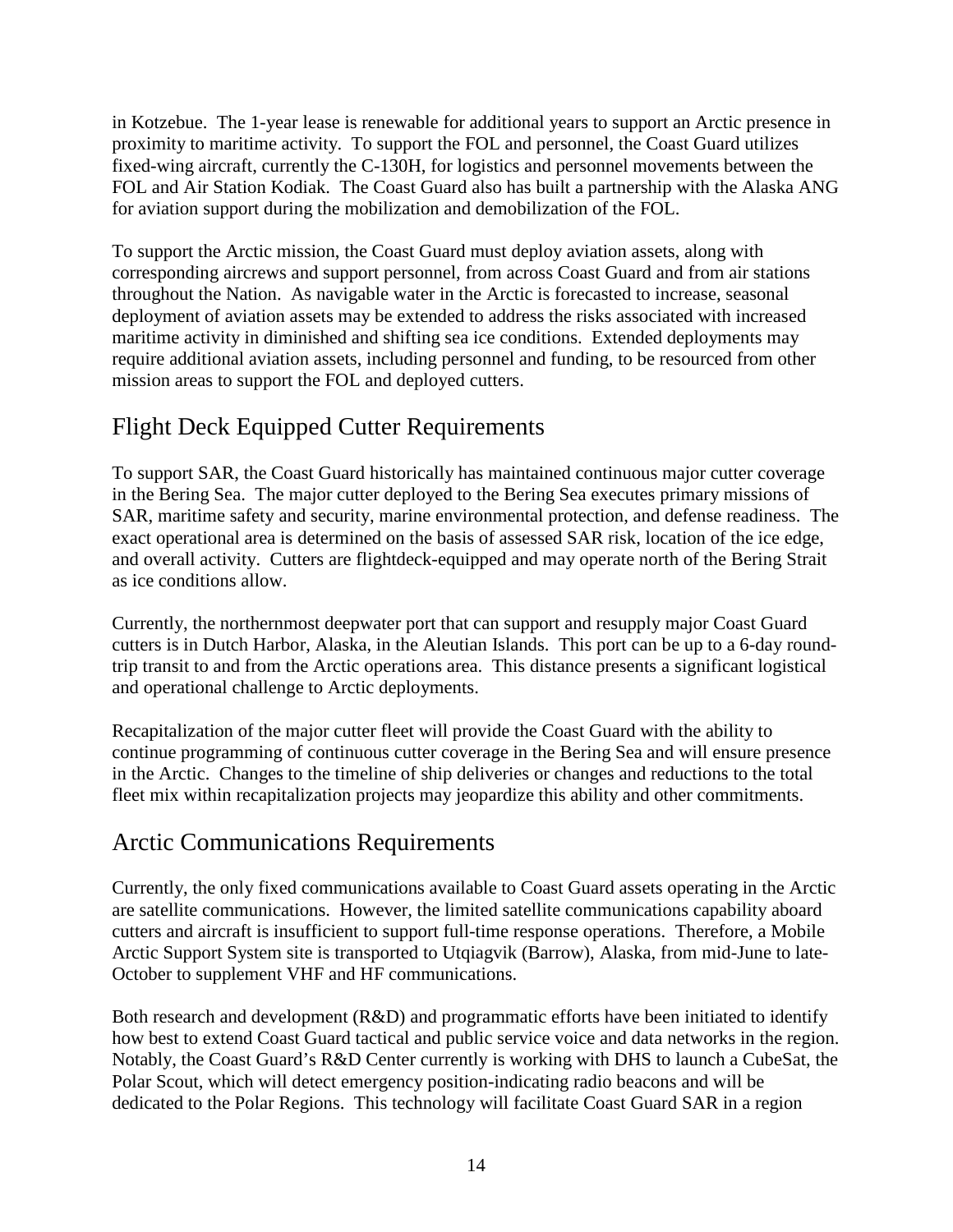where vast distances and severe environmental conditions, including dense fog, high winds, complete darkness, shifting ice, and extreme sea conditions with receding ice are among the most challenging in the world.

## <span id="page-17-0"></span>Adaptability for the Near Future

The seasonal, mobile, and scalable approach that currently is employed by the Coast Guard allows the Coast Guard to deploy assets as risk warrants to effect SAR response in the Arctic. This approach is inherently flexible to meet the challenges posed by increased maritime traffic and anticipated growth in SAR cases.

#### <span id="page-17-1"></span>Future Assets and Projects to Address Gaps

As previously discussed, the Coast Guard has ongoing R&D and acquisition projects to address some of the gaps associated with Arctic SAR operations, including recapitalizing assets and new communications systems.

#### <span id="page-17-2"></span>**Surface Assets**

Polar icebreakers are critical for the Coast Guard to carry out its statutory missions in the Arctic and to support national priorities. Polar icebreakers are large seagoing vessels able to transit long distances and sustain operations for extended periods without replenishment. Icebreakers possess independent and redundant systems to operate successfully in harsh Arctic conditions with limited infrastructure. Icebreakers are able to maintain command and control of deployed assets and operate safely in sea ice and open water. Icebreakers provide security, support limited scientific research, safeguard the environment, project U.S. sovereign presence, facilitate commerce, and enhance national security and maritime safety.

The Coast Guard Cutter (CGC) POLAR STAR (built in 1976) is the Nation's only operational heavy icebreaker. The Coast Guard's immediate focus is on the construction of the first new heavy icebreaker since POLAR STAR entered service, followed by a second to re-establish selfrescue capability to enhance our assured access to the Arctic. The congressionally mandated 2011 High Latitude Study recommended three heavy icebreakers and three medium icebreakers to meet the Coast Guard's and the Nation's mission demands in the Polar Regions until September 30, 2050.

<span id="page-17-3"></span>The Offshore Patrol Cutter (OPC) is critical to the future of the Coast Guard's offshore fleet and will replace the Coast Guard's aging fleet of medium endurance cutters, some of which are more than 50 years old. The OPCs also will support Arctic objectives by effectively regulating and protecting emerging commerce and conducting the full range of Coast Guard missions in the Arctic region during ice-free periods of the year.